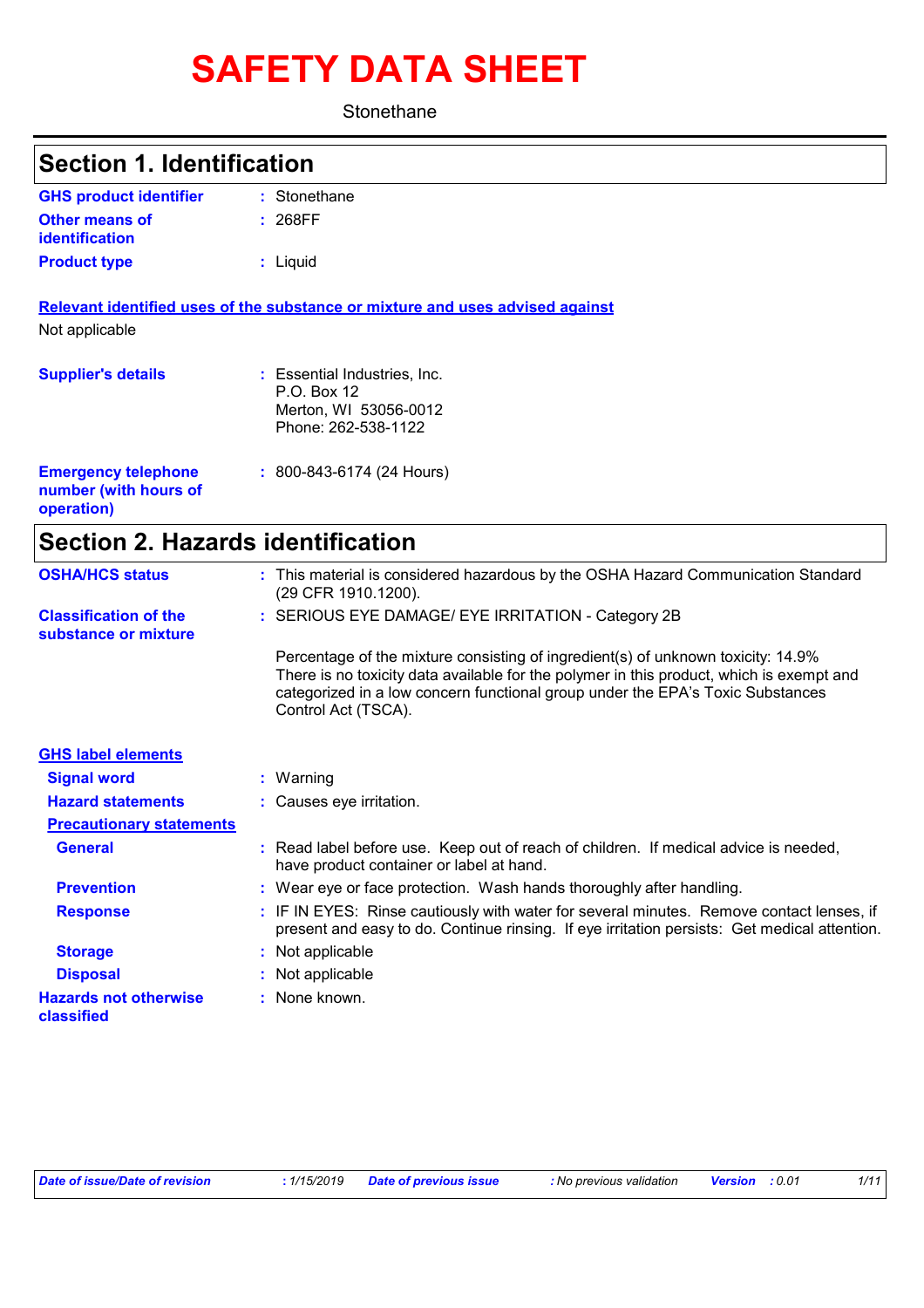### **Section 3. Composition/information on ingredients**

#### **Other means of identification Substance/mixture**

**:** Mixture

**:** Not available

#### **CAS number/other identifiers**

| <b>CAS number</b>   | : Not applicable |
|---------------------|------------------|
| <b>Product code</b> | : 268FF          |

| <b>Ingredient name</b>        | $\frac{9}{6}$ | <b>CAS number</b> |
|-------------------------------|---------------|-------------------|
| N-methyl-2-pyrrolidone        | $1 - 5$       | 872-50-4          |
| $ 2-(2-methoxyethoxy)ethanol$ | '1 - 5        | 111-77-3          |
| tris(2-butoxyethyl) phosphate | $1 - 5$       | 78-51-3           |

Any concentration shown as a range is to protect confidentiality or is due to batch variation.

**There are no additional ingredients present which, within the current knowledge of the supplier and in the concentrations applicable, are classified as hazardous to health or the environment and hence require reporting in this section.**

**Occupational exposure limits, if available, are listed in Section 8.**

### **Section 4. First aid measures**

#### **Description of necessary first aid measures**

| <b>Eye contact</b>  | : Immediately flush eyes with plenty of water, occasionally lifting the upper and lower<br>eyelids. Check for and remove any contact lenses. Continue to rinse for at least 10<br>minutes. If irritation persists, get medical attention.                                                                                                                                                                                                                                                                                                                                                                                                                                                                                                                                                                                 |
|---------------------|---------------------------------------------------------------------------------------------------------------------------------------------------------------------------------------------------------------------------------------------------------------------------------------------------------------------------------------------------------------------------------------------------------------------------------------------------------------------------------------------------------------------------------------------------------------------------------------------------------------------------------------------------------------------------------------------------------------------------------------------------------------------------------------------------------------------------|
| <b>Inhalation</b>   | : Remove victim to fresh air and keep at rest in a position comfortable for breathing. If<br>not breathing, if breathing is irregular or if respiratory arrest occurs, provide artificial<br>respiration or oxygen by trained personnel. It may be dangerous to the person providing<br>aid to give mouth-to-mouth resuscitation. Get medical attention if adverse health effects<br>persist or are severe. If unconscious, place in recovery position and get medical<br>attention immediately. Maintain an open airway. Loosen tight clothing such as a collar,<br>tie, belt or waistband. In case of inhalation of decomposition products in a fire,<br>symptoms may be delayed. The exposed person may need to be kept under medical<br>surveillance for 48 hours.                                                    |
| <b>Skin contact</b> | : Flush contaminated skin with plenty of water. Remove contaminated clothing and<br>shoes. Get medical attention if symptoms occur. Wash clothing before reuse. Clean<br>shoes thoroughly before reuse.                                                                                                                                                                                                                                                                                                                                                                                                                                                                                                                                                                                                                   |
| <b>Ingestion</b>    | : Wash out mouth with water. Remove dentures if any. Remove victim to fresh air and<br>keep at rest in a position comfortable for breathing. If material has been swallowed and<br>the exposed person is conscious, give small quantities of water to drink. Stop if the<br>exposed person feels sick as vomiting may be dangerous. Do not induce vomiting<br>unless directed to do so by medical personnel. If vomiting occurs, the head should be<br>kept low so that vomit does not enter the lungs. Get medical attention if adverse health<br>effects persist or are severe. Never give anything by mouth to an unconscious person.<br>If unconscious, place in recovery position and get medical attention immediately.<br>Maintain an open airway. Loosen tight clothing such as a collar, tie, belt or waistband. |

| <b>Most important symptoms/effects, acute and delayed</b> |                                                                                                                     |  |
|-----------------------------------------------------------|---------------------------------------------------------------------------------------------------------------------|--|
| <b>Potential acute health effects</b>                     |                                                                                                                     |  |
| <b>Eye contact</b>                                        | : Causes eye irritation.                                                                                            |  |
| <b>Inhalation</b>                                         | Exposure to decomposition products may cause a health hazard. Serious effects may<br>be delayed following exposure. |  |
| <b>Skin contact</b>                                       | : No known significant effects or critical hazards.                                                                 |  |
| <b>Ingestion</b>                                          | May be irritating to mouth, throat and stomach.                                                                     |  |
| Date of issue/Date of revision                            | 2/11<br><b>Date of previous issue</b><br>: No previous validation<br>: 1/15/2019<br><b>Version</b> : 0.01           |  |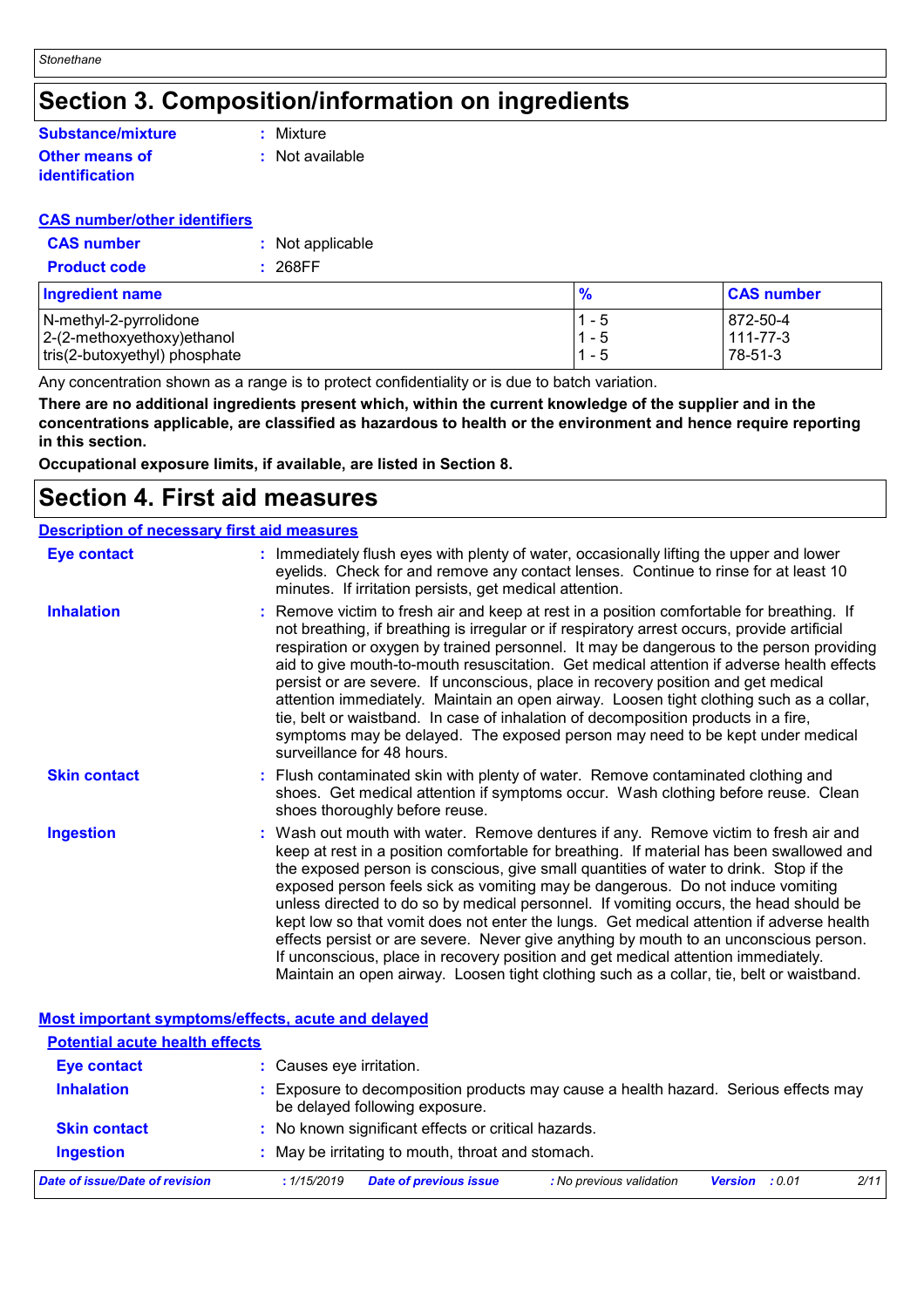### **Section 4. First aid measures**

#### **Over-exposure signs/symptoms**

| Eye contact         | : Adverse symptoms may include the following:<br>irritation<br>watering<br>redness |
|---------------------|------------------------------------------------------------------------------------|
| <b>Inhalation</b>   | : No specific data.                                                                |
| <b>Skin contact</b> | : No specific data.                                                                |
| <b>Ingestion</b>    | : No specific data.                                                                |

|                                   | Indication of immediate medical attention and special treatment needed, if necessary                                                                                          |
|-----------------------------------|-------------------------------------------------------------------------------------------------------------------------------------------------------------------------------|
| <b>Notes to physician</b>         | : In case of inhalation of decomposition products in a fire, symptoms may be delayed.<br>The exposed person may need to be kept under medical surveillance for 48 hours.      |
| <b>Specific treatments</b>        | : No specific treatment.                                                                                                                                                      |
| <b>Protection of first-aiders</b> | : No action shall be taken involving any personal risk or without suitable training. It may<br>be dangerous to the person providing aid to give mouth-to-mouth resuscitation. |

#### **See toxicological information (section 8)**

### **Section 5. Fire-fighting measures**

| <b>Extinguishing media</b>                               |                                                                                                                                                                                                     |  |
|----------------------------------------------------------|-----------------------------------------------------------------------------------------------------------------------------------------------------------------------------------------------------|--|
| <b>Suitable extinguishing</b><br>media                   | : Use an extinguishing agent suitable for the surrounding fire.                                                                                                                                     |  |
| <b>Unsuitable extinguishing</b><br>media                 | : None known.                                                                                                                                                                                       |  |
| <b>Specific hazards arising</b><br>from the chemical     | : In a fire or if heated, a pressure increase will occur and the container may burst.                                                                                                               |  |
| <b>Hazardous thermal</b><br>decomposition products       | : Decomposition products may include the following materials:<br>carbon dioxide<br>carbon monoxide<br>nitrogen oxides<br>phosphorus oxides                                                          |  |
| <b>Special protective actions</b><br>for fire-fighters   | : Promptly isolate the scene by removing all persons from the vicinity of the incident if<br>there is a fire. No action shall be taken involving any personal risk or without suitable<br>training. |  |
| <b>Special protective</b><br>equipment for fire-fighters | : Fire-fighters should wear appropriate protective equipment and self-contained breathing<br>apparatus (SCBA) with a full face-piece operated in positive pressure mode.                            |  |

### **Section 6. Accidental release measures**

|                                | Personal precautions, protective equipment and emergency procedures                                                                                                                                                                                                                                                                                                                                              |
|--------------------------------|------------------------------------------------------------------------------------------------------------------------------------------------------------------------------------------------------------------------------------------------------------------------------------------------------------------------------------------------------------------------------------------------------------------|
| For non-emergency<br>personnel | : No action shall be taken involving any personal risk or without suitable training.<br>Evacuate surrounding areas. Keep unnecessary and unprotected personnel from<br>entering. Do not touch or walk through spilled material. Avoid breathing vapor or mist.<br>Provide adequate ventilation. Wear appropriate respirator when ventilation is<br>inadequate. Put on appropriate personal protective equipment. |
|                                | For emergency responders : If specialized clothing is required to deal with the spillage, take note of any information in<br>Section 8 on suitable and unsuitable materials. See also the information in "For non-<br>emergency personnel".                                                                                                                                                                      |

| Date of issue/Date of revision |  | : 1/15/2019 Date of previous issue | : No previous validation | <b>Version</b> : 0.01 | 3/11 |
|--------------------------------|--|------------------------------------|--------------------------|-----------------------|------|
|--------------------------------|--|------------------------------------|--------------------------|-----------------------|------|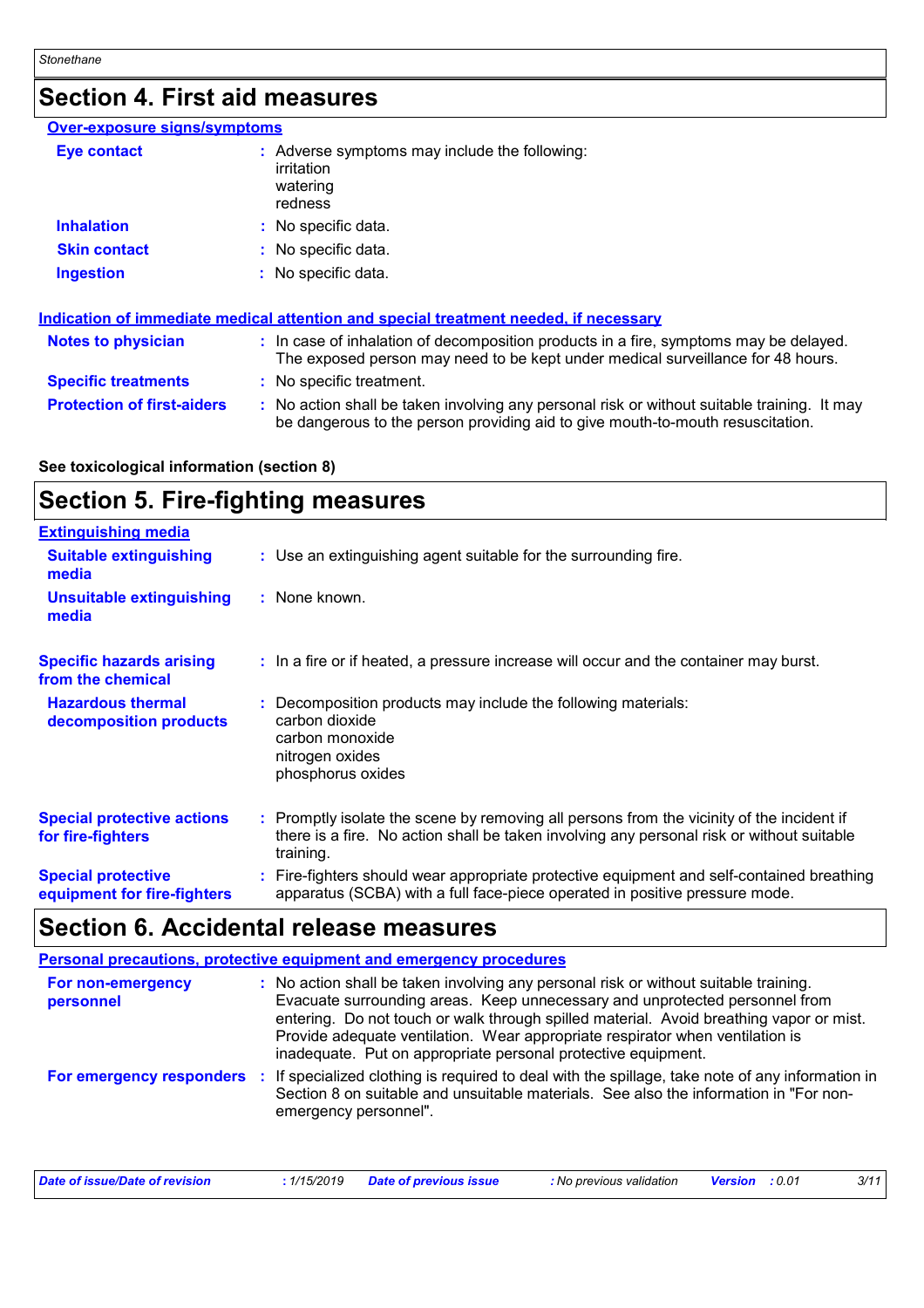### **Section 6. Accidental release measures**

| <b>Environmental precautions</b>                             | : Avoid dispersal of spilled material and runoff and contact with soil, waterways, drains<br>and sewers. Inform the relevant authorities if the product has caused environmental<br>pollution (sewers, waterways, soil or air).                                                                                                                                                                                                                                                                                                                                                                                                                                                                              |
|--------------------------------------------------------------|--------------------------------------------------------------------------------------------------------------------------------------------------------------------------------------------------------------------------------------------------------------------------------------------------------------------------------------------------------------------------------------------------------------------------------------------------------------------------------------------------------------------------------------------------------------------------------------------------------------------------------------------------------------------------------------------------------------|
| <b>Methods and materials for containment and cleaning up</b> |                                                                                                                                                                                                                                                                                                                                                                                                                                                                                                                                                                                                                                                                                                              |
| <b>Small spill</b>                                           | : Stop leak if without risk. Move containers from spill area. Dilute with water and mop up<br>if water-soluble. Alternatively, or if water-insoluble, absorb with an inert dry material and<br>place in an appropriate waste disposal container. Dispose of via a licensed waste<br>disposal contractor.                                                                                                                                                                                                                                                                                                                                                                                                     |
| <b>Large spill</b>                                           | : Stop leak if without risk. Move containers from spill area. Approach release from<br>upwind. Prevent entry into sewers, water courses, basements or confined areas. Wash<br>spillages into an effluent treatment plant or proceed as follows. Contain and collect<br>spillage with non-combustible, absorbent material e.g. sand, earth, vermiculite or<br>diatomaceous earth and place in container for disposal according to local regulations<br>(see Section 13). Dispose of via a licensed waste disposal contractor. Contaminated<br>absorbent material may pose the same hazard as the spilled product. Note: see<br>Section 1 for emergency contact information and Section 13 for waste disposal. |

### **Section 7. Handling and storage**

#### **Precautions for safe handling**

| <b>Protective measures</b>                                                       | : Put on appropriate personal protective equipment (see Section 8). Do not ingest. Avoid<br>contact with eyes, skin and clothing. Avoid breathing vapor or mist. Keep in the original<br>container or an approved alternative made from a compatible material, kept tightly<br>closed when not in use. Empty containers retain product residue and can be hazardous.<br>Do not reuse container.                                                                                              |
|----------------------------------------------------------------------------------|----------------------------------------------------------------------------------------------------------------------------------------------------------------------------------------------------------------------------------------------------------------------------------------------------------------------------------------------------------------------------------------------------------------------------------------------------------------------------------------------|
| <b>Advice on general</b><br>occupational hygiene                                 | : Eating, drinking and smoking should be prohibited in areas where this material is<br>handled, stored and processed. Workers should wash hands and face before eating,<br>drinking and smoking. Remove contaminated clothing and protective equipment before<br>entering eating areas. See also Section 8 for additional information on hygiene<br>measures.                                                                                                                                |
| <b>Conditions for safe storage,</b><br>including any<br><b>incompatibilities</b> | : Store in accordance with local regulations. Store in original container protected from<br>direct sunlight in a dry, cool and well-ventilated area, away from incompatible materials<br>and food and drink. Keep container tightly closed and sealed until ready for use.<br>Containers that have been opened must be carefully resealed and kept upright to<br>prevent leakage. Do not store in unlabeled containers. Use appropriate containment to<br>avoid environmental contamination. |

### **Section 8. Exposure controls/personal protection**

#### **Control parameters**

#### **Occupational exposure limits**

| <b>Ingredient name</b> | <b>Exposure limits</b>                                        |
|------------------------|---------------------------------------------------------------|
| N-methyl-2-pyrrolidone | AIHA WEEL (United States, 10/2011).<br>Absorbed through skin. |
|                        | TWA: 10 ppm 8 hours.                                          |

| <b>Appropriate engineering</b><br><b>controls</b> |            | : Good general ventilation should be sufficient to control worker exposure to airborne<br>contaminants.                                                                                                                                                                                                                         |                          |                       |  |      |  |
|---------------------------------------------------|------------|---------------------------------------------------------------------------------------------------------------------------------------------------------------------------------------------------------------------------------------------------------------------------------------------------------------------------------|--------------------------|-----------------------|--|------|--|
| <b>Environmental exposure</b><br><b>controls</b>  |            | : Emissions from ventilation or work process equipment should be checked to ensure<br>they comply with the requirements of environmental protection legislation. In some<br>cases, fume scrubbers, filters or engineering modifications to the process equipment<br>will be necessary to reduce emissions to acceptable levels. |                          |                       |  |      |  |
| Date of issue/Date of revision                    | :1/15/2019 | Date of previous issue                                                                                                                                                                                                                                                                                                          | : No previous validation | <b>Version</b> : 0.01 |  | 4/11 |  |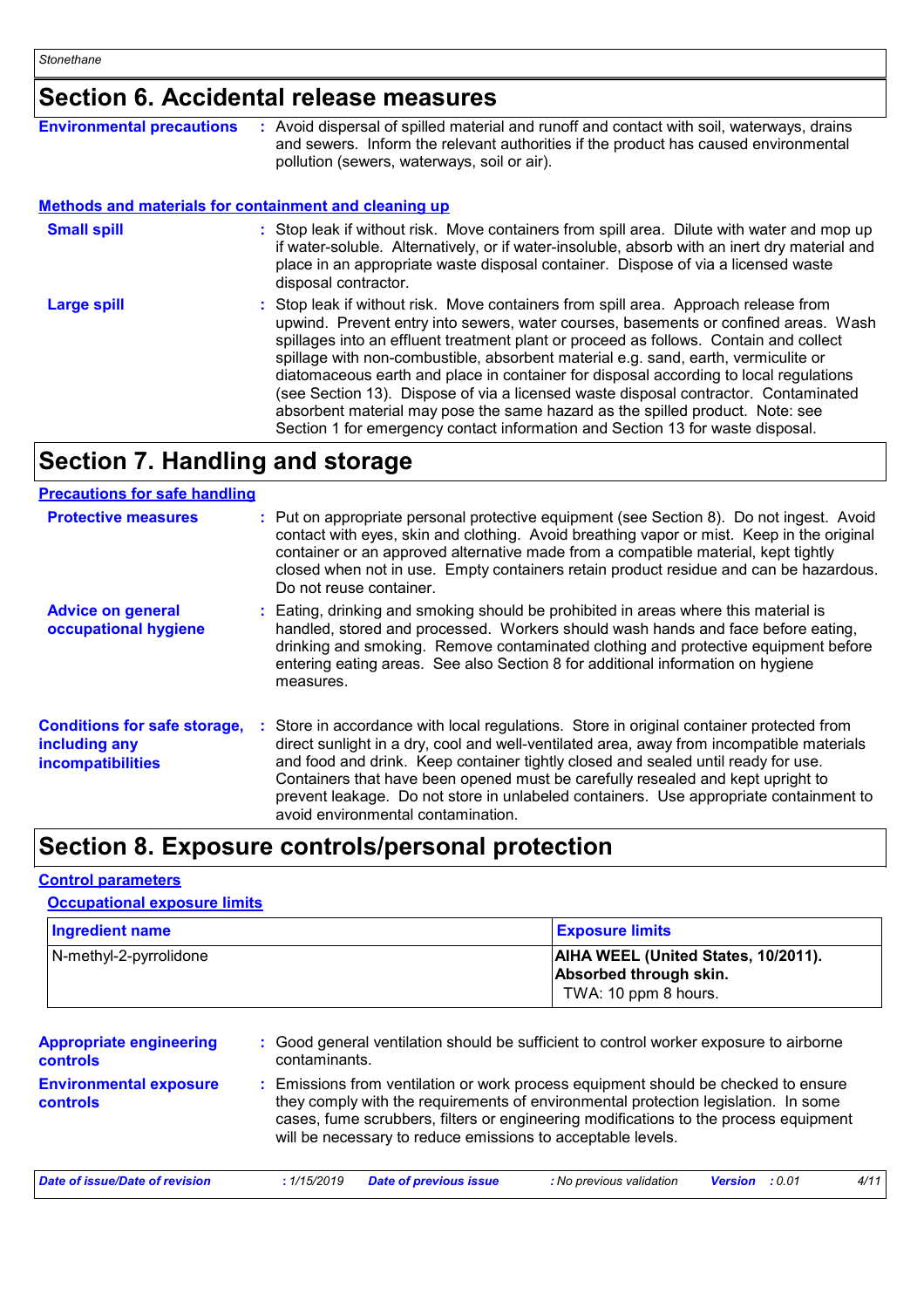## **Section 8. Exposure controls/personal protection**

#### **Individual protection measures**

| <b>Hygiene measures</b>       | : Wash hands, forearms and face thoroughly after handling chemical products, before<br>eating, smoking and using the lavatory and at the end of the working period.<br>Appropriate techniques should be used to remove potentially contaminated clothing.<br>Wash contaminated clothing before reusing. Ensure that eyewash stations and safety<br>showers are close to the workstation location.                                                                                                                                                                                                                      |
|-------------------------------|------------------------------------------------------------------------------------------------------------------------------------------------------------------------------------------------------------------------------------------------------------------------------------------------------------------------------------------------------------------------------------------------------------------------------------------------------------------------------------------------------------------------------------------------------------------------------------------------------------------------|
| <b>Eye/face protection</b>    | : Safety eyewear complying with an approved standard should be used when a risk<br>assessment indicates this is necessary to avoid exposure to liquid splashes, mists,<br>gases or dusts. If contact is possible, the following protection should be worn, unless<br>the assessment indicates a higher degree of protection: chemical splash goggles.                                                                                                                                                                                                                                                                  |
| <b>Skin protection</b>        |                                                                                                                                                                                                                                                                                                                                                                                                                                                                                                                                                                                                                        |
| <b>Hand protection</b>        | : Chemical-resistant, impervious gloves complying with an approved standard should be<br>worn at all times when handling chemical products if a risk assessment indicates this is<br>necessary. Considering the parameters specified by the glove manufacturer, check<br>during use that the gloves are still retaining their protective properties. It should be<br>noted that the time to breakthrough for any glove material may be different for different<br>glove manufacturers. In the case of mixtures, consisting of several substances, the<br>protection time of the gloves cannot be accurately estimated. |
| <b>Body protection</b>        | : Personal protective equipment for the body should be selected based on the task being<br>performed and the risks involved and should be approved by a specialist before<br>handling this product.                                                                                                                                                                                                                                                                                                                                                                                                                    |
| <b>Other skin protection</b>  | : Appropriate footwear and any additional skin protection measures should be selected<br>based on the task being performed and the risks involved and should be approved by a<br>specialist before handling this product.                                                                                                                                                                                                                                                                                                                                                                                              |
| <b>Respiratory protection</b> | : Use a properly fitted, air-purifying or air-fed respirator complying with an approved<br>standard if a risk assessment indicates this is necessary. Respirator selection must be<br>based on known or anticipated exposure levels, the hazards of the product and the safe<br>working limits of the selected respirator.                                                                                                                                                                                                                                                                                             |

### **Section 9. Physical and chemical properties**

| <b>Appearance</b>                               |                                                       |
|-------------------------------------------------|-------------------------------------------------------|
| <b>Physical state</b>                           | : Liquid                                              |
| <b>Color</b>                                    | Milky White                                           |
| Odor                                            | $:$ Bland                                             |
| <b>Odor threshold</b>                           | : Not available                                       |
| рH                                              | $: 8.4 \text{ to } 8.9$                               |
| <b>Melting point</b>                            | : $0^{\circ}$ C (32 $^{\circ}$ F)                     |
| <b>Boiling point</b>                            | : $100^{\circ}$ C (212 $^{\circ}$ F)                  |
| <b>Flash point</b>                              | : Closed cup: $>93.334^{\circ}$ C ( $>200^{\circ}$ F) |
| <b>Evaporation rate</b>                         | : Not available                                       |
| <b>Flammability (solid, gas)</b>                | : Not available                                       |
| Lower and upper explosive<br>(flammable) limits | : Not available                                       |
| <b>Vapor pressure</b>                           | $:$ <4 kPa (<30 mm Hg) [room temperature]             |
| <b>Vapor density</b>                            | : $<$ 1 [Air = 1]                                     |
| <b>Specific gravity</b>                         | : $1.03$ g/cm <sup>3</sup>                            |
| <b>Solubility</b>                               | Not available                                         |
|                                                 |                                                       |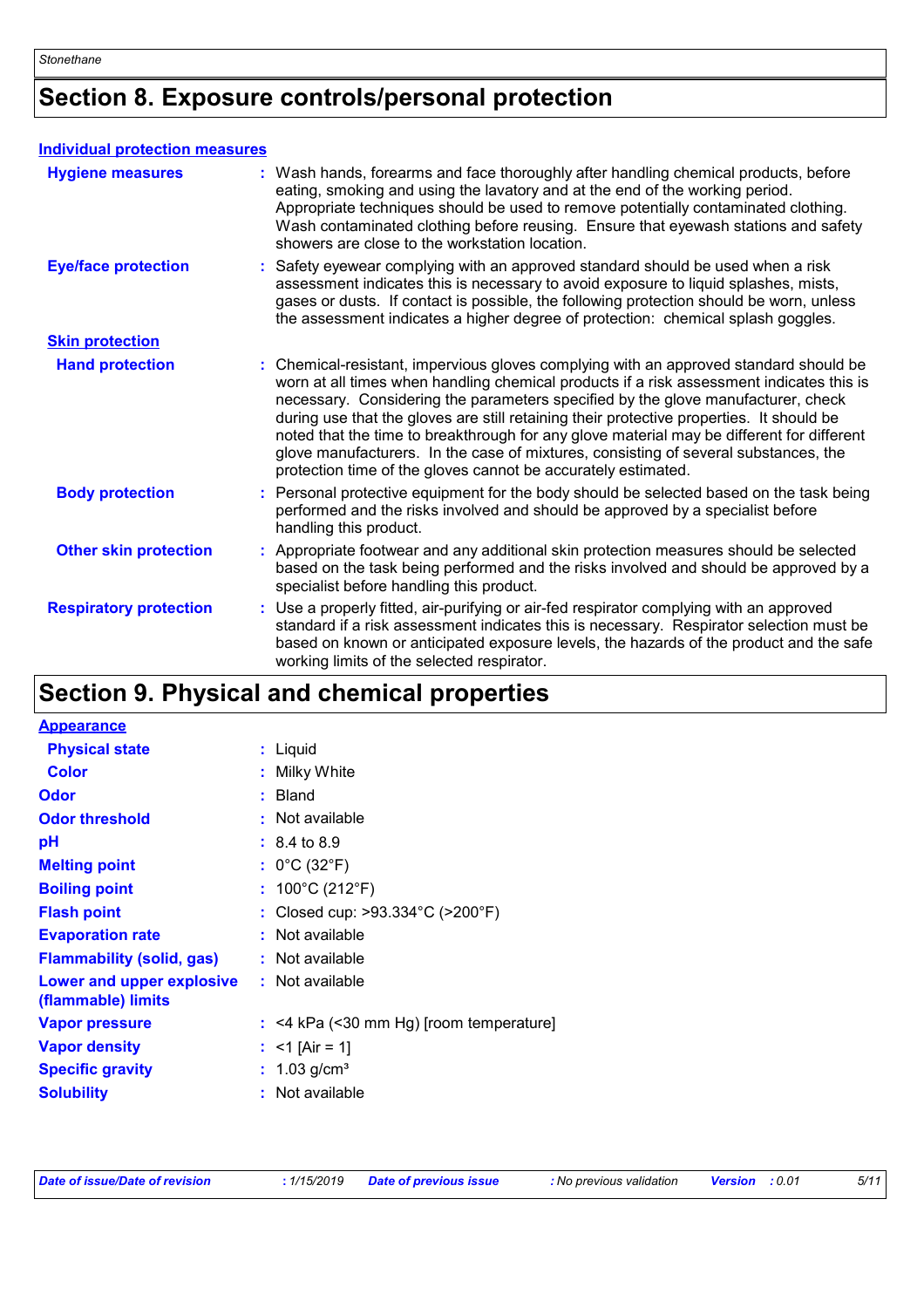### **Section 9. Physical and chemical properties**

| <b>Partition coefficient: n-</b><br>octanol/water | : Not available |
|---------------------------------------------------|-----------------|
| <b>Auto-ignition temperature</b>                  | : Not available |
| <b>Viscosity</b>                                  | : Not available |
| <b>VOC content</b>                                | $: 9\%$         |
|                                                   |                 |

VOCs are calculated following the requirements under 40 CFR, Part 59, Subpart C for Consumer Products and Subpart D for Architectural Coatings.

### **Section 10. Stability and reactivity Reactivity :** No specific test data related to reactivity available for this product or its ingredients.

| <b>Hazardous decomposition</b><br>products   | : Under normal conditions of storage and use, hazardous decomposition products should<br>not be produced. |
|----------------------------------------------|-----------------------------------------------------------------------------------------------------------|
| <b>Incompatible materials</b>                | : No specific data.                                                                                       |
| <b>Conditions to avoid</b>                   | : No specific data.                                                                                       |
| <b>Possibility of hazardous</b><br>reactions | : Under normal conditions of storage and use, hazardous reactions will not occur.                         |
| <b>Chemical stability</b>                    | : The product is stable.                                                                                  |
| <u>.</u>                                     | the product of the following the second condition of the product of its ingrediter.                       |

### **Section 11. Toxicological information**

#### **Information on toxicological effects**

#### **Acute toxicity**

| <b>Product/ingredient name</b> | <b>Result</b>       | <b>Species</b> | <b>Dose</b> | <b>Exposure</b> |
|--------------------------------|---------------------|----------------|-------------|-----------------|
| N-methyl-2-pyrrolidone         | ILD50 Dermal        | Rabbit         | $8$ g/kg    |                 |
|                                | LD50 Oral           | Rat            | 3914 mg/kg  |                 |
| $ 2-(2-methoxyethoxy)$ ethanol | <b>ILD50 Dermal</b> | Rabbit         | 9404 mg/kg  |                 |
| tris(2-butoxyethyl) phosphate  | ILD50 Oral          | Rat            | $3$ g/kg    |                 |

#### **Irritation/Corrosion**

| <b>Product/ingredient name</b> | <b>Result</b>            | <b>Species</b> | <b>Score</b> | <b>Exposure</b> | <b>Observation</b>       |
|--------------------------------|--------------------------|----------------|--------------|-----------------|--------------------------|
| N-methyl-2-pyrrolidone         | Eyes - Moderate irritant | Rabbit         |              | 100             | $\overline{\phantom{0}}$ |
|                                |                          |                |              | milligrams      |                          |
| 2-(2-methoxyethoxy) ethanol    | Eyes - Mild irritant     | Rabbit         |              | 24 hours 500    | $\blacksquare$           |
|                                |                          |                |              | milligrams      |                          |
|                                | Eyes - Moderate irritant | Rabbit         |              | 500             |                          |
|                                |                          |                |              | milligrams      |                          |
| tris(2-butoxyethyl) phosphate  | Eyes - Mild irritant     | Rabbit         |              | 24 hours 500    | $\overline{\phantom{a}}$ |
|                                |                          |                |              | milligrams      |                          |
|                                | Skin - Mild irritant     | Rabbit         |              | 24 hours 500    |                          |
|                                |                          |                |              | milligrams      |                          |

#### **Sensitization**

Not available

#### **Mutagenicity**

Not available

#### **Carcinogenicity**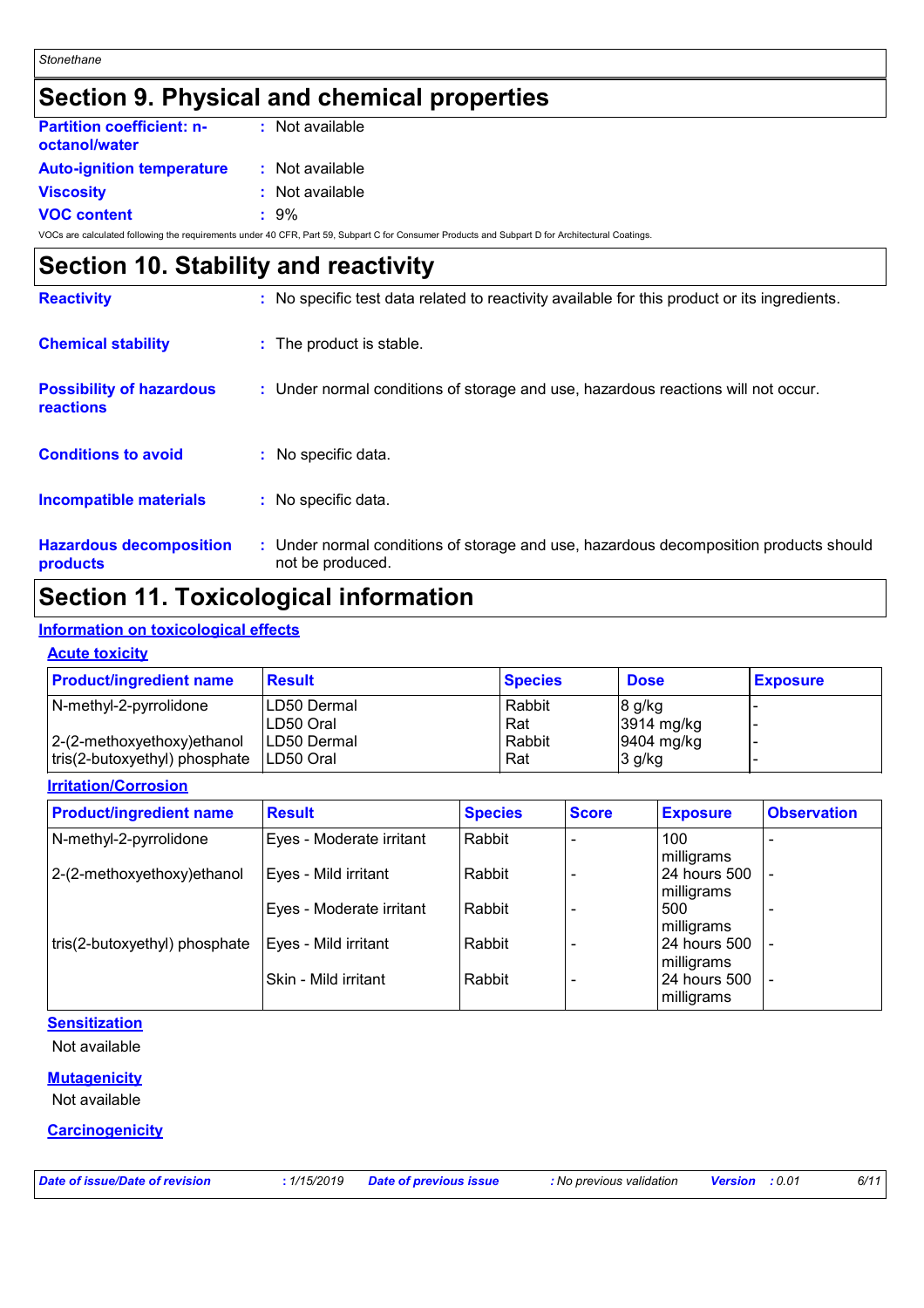### **Section 11. Toxicological information**

#### Not available

#### **Reproductive toxicity**

Not available

#### **Teratogenicity**

Not available

#### **Specific target organ toxicity (single exposure)**

Not available

#### **Specific target organ toxicity (repeated exposure)** Not available

#### **Aspiration hazard**

Not available

| <b>Information on the likely</b><br>routes of exposure | Not available                                                                                                       |
|--------------------------------------------------------|---------------------------------------------------------------------------------------------------------------------|
| <b>Potential acute health effects</b>                  |                                                                                                                     |
| <b>Eye contact</b>                                     | : Causes eye irritation.                                                                                            |
| <b>Inhalation</b>                                      | Exposure to decomposition products may cause a health hazard. Serious effects may<br>be delayed following exposure. |
| <b>Skin contact</b>                                    | : No known significant effects or critical hazards.                                                                 |
| <b>Ingestion</b>                                       | : May be irritating to mouth, throat and stomach.                                                                   |

#### **Symptoms related to the physical, chemical and toxicological characteristics**

| <b>Eye contact</b>  | : Adverse symptoms may include the following:<br>irritation<br>watering<br>redness |
|---------------------|------------------------------------------------------------------------------------|
| <b>Inhalation</b>   | : No specific data.                                                                |
| <b>Skin contact</b> | : No specific data.                                                                |
| <b>Ingestion</b>    | : No specific data.                                                                |

#### **Delayed and immediate effects and also chronic effects from short and long term exposure**

| Date of issue/Date of revision               | : 1/15/2019<br><b>Date of previous issue</b><br>: No previous validation | : 0.01<br><b>Version</b> | 7/11 |
|----------------------------------------------|--------------------------------------------------------------------------|--------------------------|------|
| <b>Teratogenicity</b>                        | : No known significant effects or critical hazards.                      |                          |      |
| <b>Mutagenicity</b>                          | : No known significant effects or critical hazards.                      |                          |      |
| <b>Carcinogenicity</b>                       | : No known significant effects or critical hazards.                      |                          |      |
| <b>General</b>                               | : No known significant effects or critical hazards.                      |                          |      |
| Not available                                |                                                                          |                          |      |
| <b>Potential chronic health effects</b>      |                                                                          |                          |      |
| <b>Potential delayed effects</b>             | : Not available                                                          |                          |      |
| <b>Potential immediate</b><br>effects        | $:$ Not available                                                        |                          |      |
| <b>Long term exposure</b>                    |                                                                          |                          |      |
| <b>Potential delayed effects</b>             | : Not available                                                          |                          |      |
| <b>Potential immediate</b><br><b>effects</b> | : Not available                                                          |                          |      |
| <b>Short term exposure</b>                   |                                                                          |                          |      |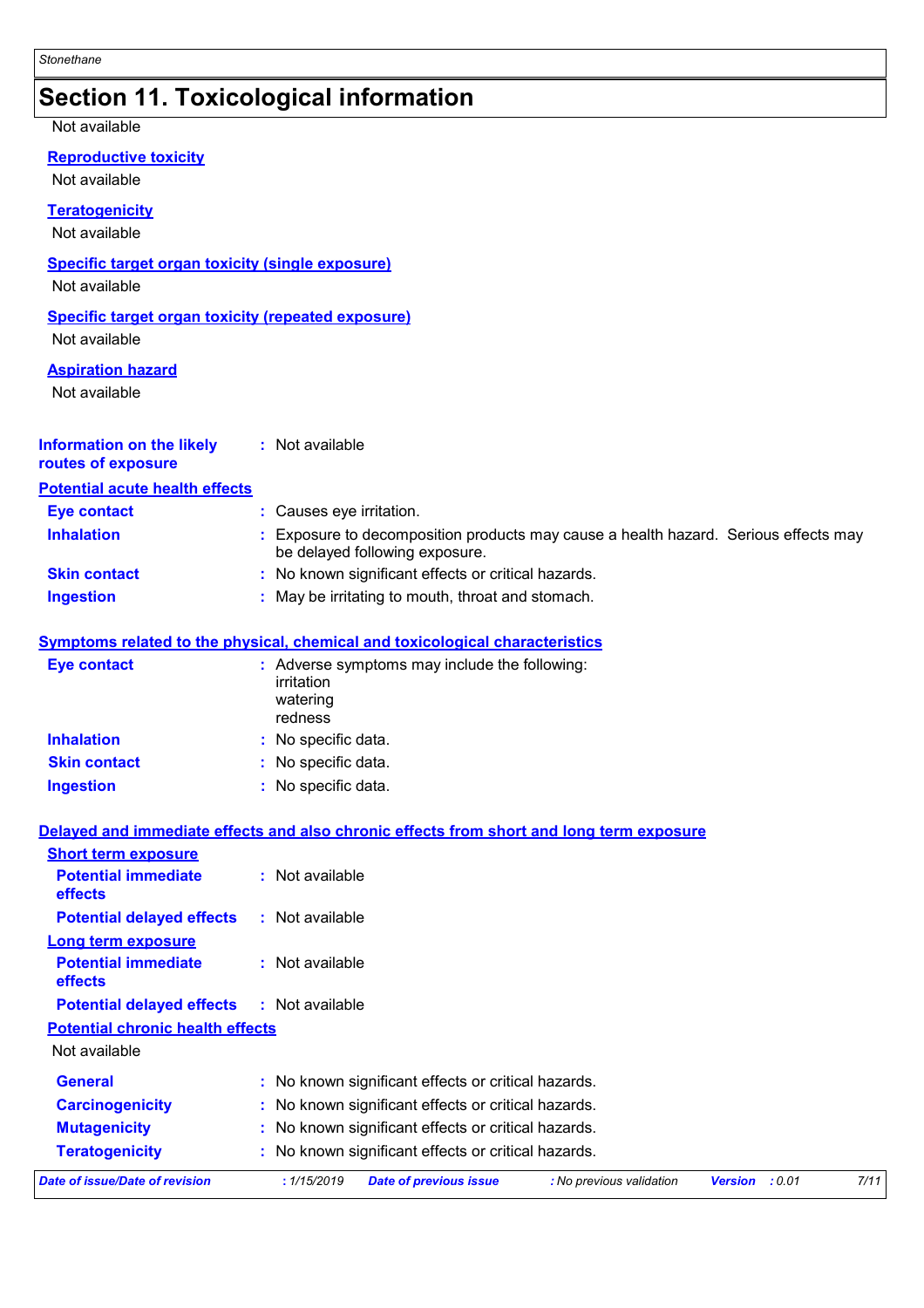### **Section 11. Toxicological information**

| <b>Developmental effects</b> | No known |
|------------------------------|----------|
|                              |          |

significant effects or critical hazards.

**Fertility effects :** No known significant effects or critical hazards.

#### **Numerical measures of toxicity**

### **Acute toxicity estimates**

| <b>Route</b> | <b>ATE value</b> |
|--------------|------------------|
| Oral         | 47709.8 mg/kg    |

### **Section 12. Ecological information**

#### **Toxicity**

| <b>Product/ingredient name</b> | <b>Result</b>                     | <b>Species</b>                    | <b>Exposure</b> |
|--------------------------------|-----------------------------------|-----------------------------------|-----------------|
| N-methyl-2-pyrrolidone         | Acute LC50 1.23 ppm Fresh water   | Daphnia - Daphnia magna           | 148 hours       |
|                                | Acute LC50 832 ppm Fresh water    | Fish - Lepomis macrochirus        | 96 hours        |
| $ 2-(2-methoxyethoxy)ethanol$  | Acute EC50 930 ppm Fresh water    | Daphnia - Daphnia magna           | 148 hours       |
|                                | Acute LC50 960 ppm Fresh water    | <b>Fish - Oncorhynchus mykiss</b> | 196 hours       |
| tris(2-butoxyethyl) phosphate  | Acute LC50 11200 µg/l Fresh water | Fish - Pimephales promelas        | 96 hours        |

#### **Persistence and degradability**

Not available

#### **Bioaccumulative potential**

| <b>Product/ingredient name</b> | LogP <sub>ow</sub> | <b>BCF</b> | <b>Potential</b> |
|--------------------------------|--------------------|------------|------------------|
| N-methyl-2-pyrrolidone         | $-0.46$            |            | low              |
| 2-(2-methoxyethoxy)ethanol     | $-0.47$            |            | low              |
| tris(2-butoxyethyl) phosphate  | 3.75               | 5.8        | low              |

#### **Mobility in soil**

| <b>Soil/water partition</b>    | : Not available |
|--------------------------------|-----------------|
| coefficient (K <sub>oc</sub> ) |                 |

**Other adverse effects** : No known significant effects or critical hazards.

### **Section 13. Disposal considerations**

The generation of waste should be avoided or minimized wherever possible. Disposal of this product, solutions and any by-products should at all times comply with the requirements of environmental protection and waste disposal legislation and any regional local authority requirements. Dispose of surplus and non-recyclable products via a licensed waste disposal contractor. Waste should not be disposed of untreated to the sewer unless fully compliant with the requirements of all authorities with jurisdiction. Waste packaging should be recycled. Incineration or landfill should only be considered when recycling is not feasible. This material and its container must be disposed of in a safe way. Care should be taken when handling emptied containers that have not been cleaned or rinsed out. Empty containers or liners may retain some product residues. Avoid dispersal of spilled material and runoff and contact with soil, waterways, drains and sewers. **Disposal methods :**

| Date of issue/Date of revision | : 1/15/2019 Date of previous issue | : No previous validation | <b>Version</b> : 0.01 | 8/11 |
|--------------------------------|------------------------------------|--------------------------|-----------------------|------|
|--------------------------------|------------------------------------|--------------------------|-----------------------|------|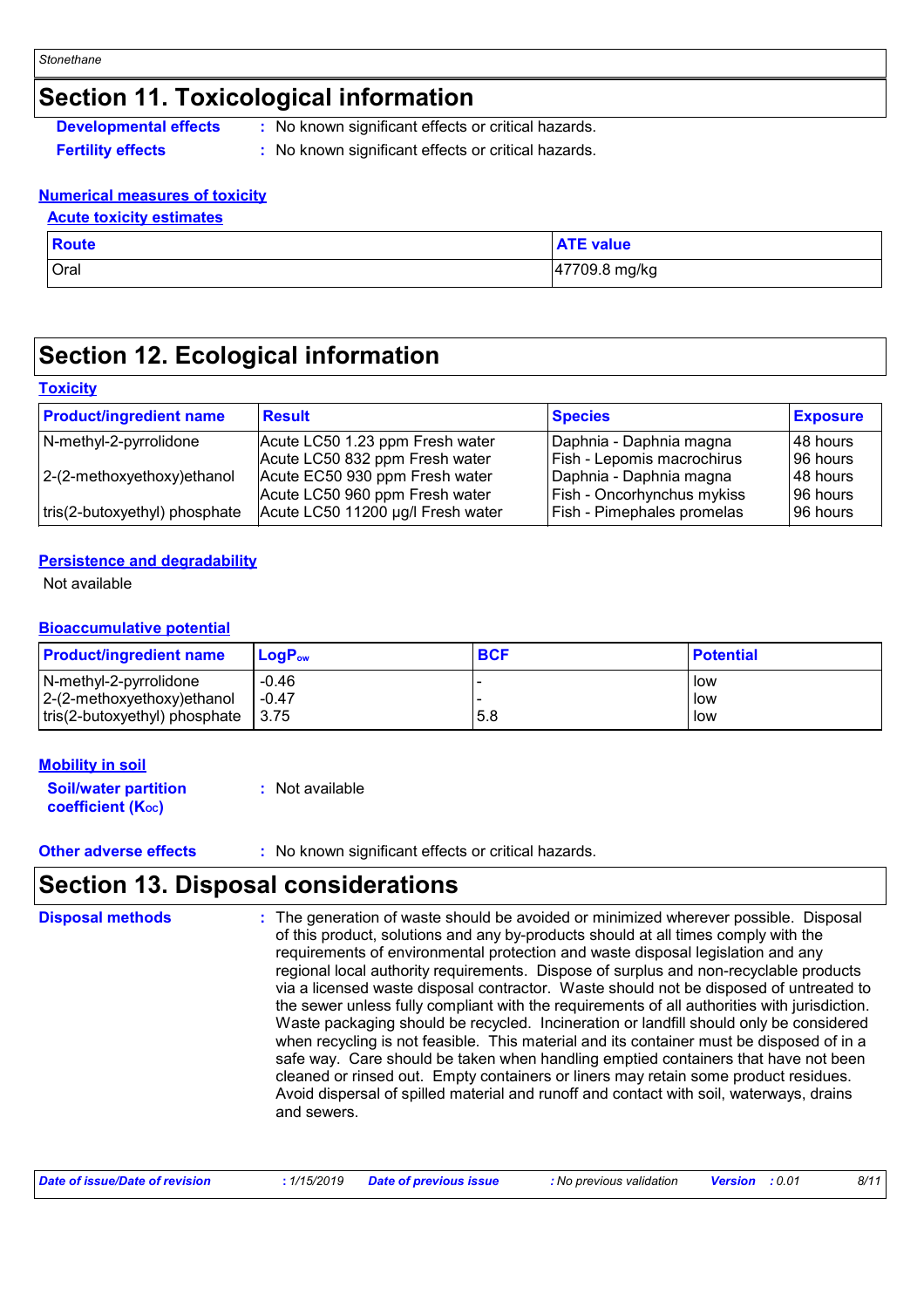### **Section 14. Transport information**

|                                      | <b>DOT Classification</b> | <b>IMDG</b>   | <b>IATA</b>    |
|--------------------------------------|---------------------------|---------------|----------------|
| <b>UN number</b>                     | Not regulated             | Not regulated | Not regulated  |
| <b>UN proper shipping</b><br>name    | $\blacksquare$            |               | $\blacksquare$ |
| <b>Transport hazard</b><br>class(es) | ٠                         |               | ۰              |
| <b>Packing group</b>                 | ۰                         |               | ٠              |
| Environmental<br>hazards             | No.                       | No.           | No.            |
| <b>Additional</b><br>information     | -                         |               |                |

**Special precautions for user Transport within user's premises:** always transport in closed containers that are **:** upright and secure. Ensure that persons transporting the product know what to do in the event of an accident or spillage.

**Transport in bulk according :** Not available **to Annex II of MARPOL and the IBC Code**

### **Section 15. Regulatory information**

**U.S. Federal regulations : United States inventory (TSCA 8b)**: All components are listed or exempted.

**Clean Air Act Section 112 (b) Hazardous Air Pollutants (HAPs) :** Listed

#### **SARA 311/312**

**Classification :** Immediate (acute) health hazard

**Composition/information on ingredients**

| <b>Name</b>                   | $\frac{9}{6}$ | <b>Fire</b> | <b>Sudden</b><br>hazard release of<br><b>pressure</b> | <b>Reactive</b> | Immediate<br>(acute)<br>health<br>hazard | <b>Delayed</b><br>(chronic)<br>health<br>hazard |
|-------------------------------|---------------|-------------|-------------------------------------------------------|-----------------|------------------------------------------|-------------------------------------------------|
| N-methyl-2-pyrrolidone        | - 5           | Yes.        | No.                                                   | No.             | Yes.                                     | No.                                             |
| 2-(2-methoxyethoxy)ethanol    | - 5           | Yes.        | No.                                                   | No.             | Yes.                                     | No.                                             |
| tris(2-butoxyethyl) phosphate | - 5           | No.         | No.                                                   | No.             | Yes.                                     | No.                                             |

#### **SARA 313**

|                           | <b>Product name</b>        | <b>CAS number</b> |     |
|---------------------------|----------------------------|-------------------|-----|
| <b>Form R - Reporting</b> | N-methyl-2-pyrrolidone     | 872-50-4          | 4.2 |
| requirements              | 2-(2-methoxyethoxy)ethanol | 111-77-3          | 3.9 |

SARA 313 notifications must not be detached from the SDS and any copying and redistribution of the SDS shall include copying and redistribution of the notice attached to copies of the SDS subsequently redistributed.

#### **State regulations**

| Date of issue/Date of revision<br>: 1/15/2019 Date of previous issue<br>O.01: No previous validation <b>Version</b> |  |  |  |  |  | 9/11 |
|---------------------------------------------------------------------------------------------------------------------|--|--|--|--|--|------|
|---------------------------------------------------------------------------------------------------------------------|--|--|--|--|--|------|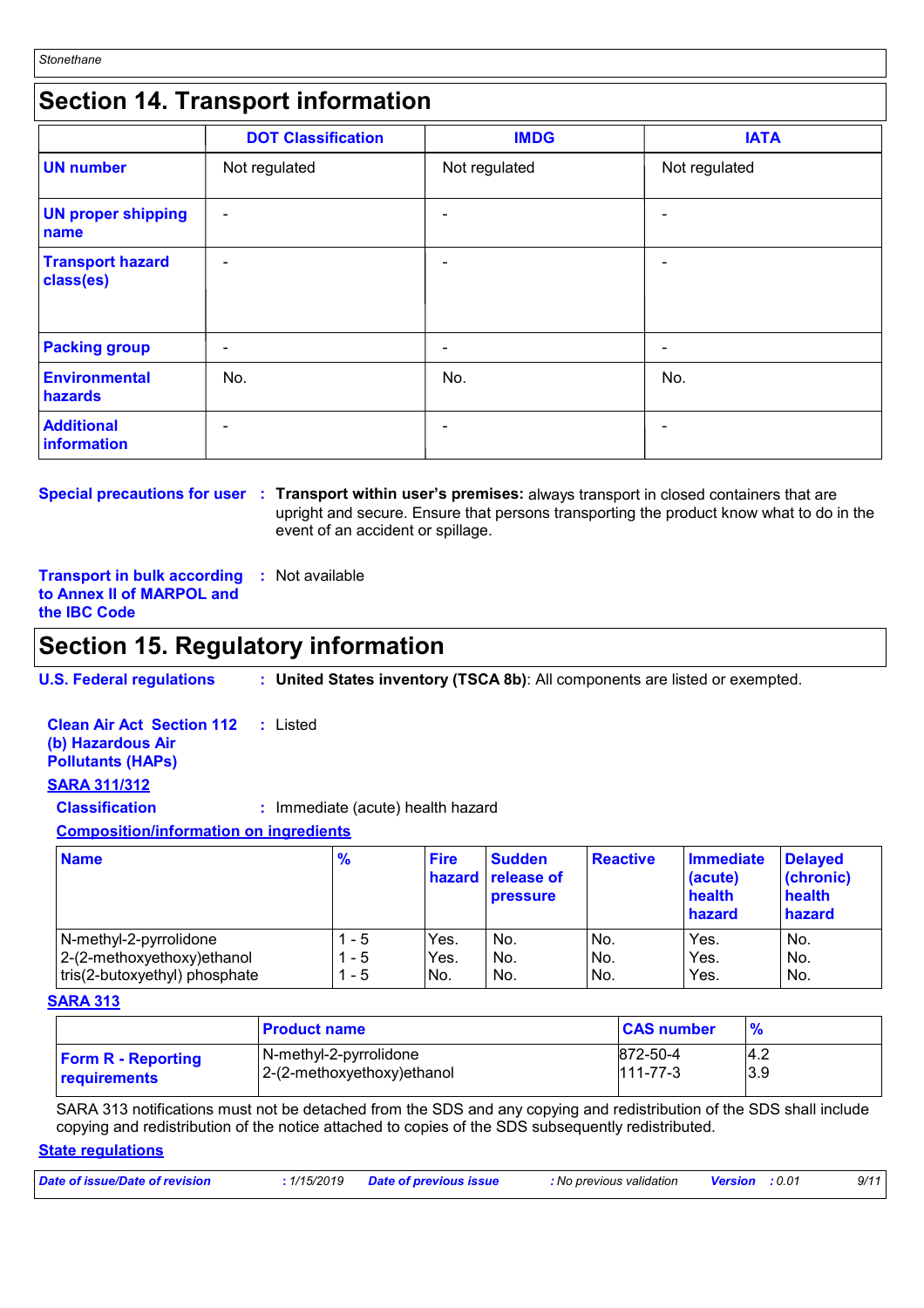### **Section 15. Regulatory information**

#### **California Prop. 65**

**WARNING:** This product contains a chemical known to the State of California to cause birth defects or other reproductive harm.

| Ingredient name        | <b>Cancer</b> | <b>Reproductive</b> | No significant risk<br><b>level</b> | <b>Max acceptable</b><br>dosage          |
|------------------------|---------------|---------------------|-------------------------------------|------------------------------------------|
| N-methyl-2-pyrrolidone | No.           | Yes.                | No.                                 | $3200 \mu g/day$<br>$\vert$ (inhalation) |

#### **International regulations**

**Canada inventory :** All components are listed or exempted.

### **Section 16. Other information**

#### **Hazardous Material Information System (U.S.A.)**



**Caution: HMIS® ratings are based on a 0-4 rating scale, with 0 representing minimal hazards or risks, and 4 representing significant hazards or risks. Although HMIS® ratings and the associated label are not required on SDSs or products leaving a facility under 29 CFR 1910.1200, the preparer may choose to provide them. HMIS® ratings are to be used with a fully implemented HMIS® program. HMIS® is a registered trademark and service mark of the American Coatings Association, Inc.**

**The customer is responsible for determining the PPE code for this material. For more information on HMIS® Personal Protective Equipment (PPE) codes, consult the HMIS® Implementation Manual.**

#### **National Fire Protection Association (U.S.A.)**



**Reprinted with permission from NFPA 704-2001, Identification of the Hazards of Materials for Emergency Response Copyright ©1997, National Fire Protection Association, Quincy, MA 02269. This reprinted material is not the complete and official position of the National Fire Protection Association, on the referenced subject which is represented only by the standard in its entirety.**

**Copyright ©2001, National Fire Protection Association, Quincy, MA 02269. This warning system is intended to be interpreted and applied only by properly trained individuals to identify fire, health and reactivity hazards of chemicals. The user is referred to certain limited number of chemicals with recommended classifications in NFPA 49 and NFPA 325, which would be used as a guideline only. Whether the chemicals are classified by NFPA or not, anyone using the 704 systems to classify chemicals does so at their own risk.**

| <b>History</b>                    |                          |
|-----------------------------------|--------------------------|
| Date of printing                  | : 1/15/2019              |
| Date of issue/Date of<br>revision | : 1/15/2019              |
| Date of previous issue            | : No previous validation |